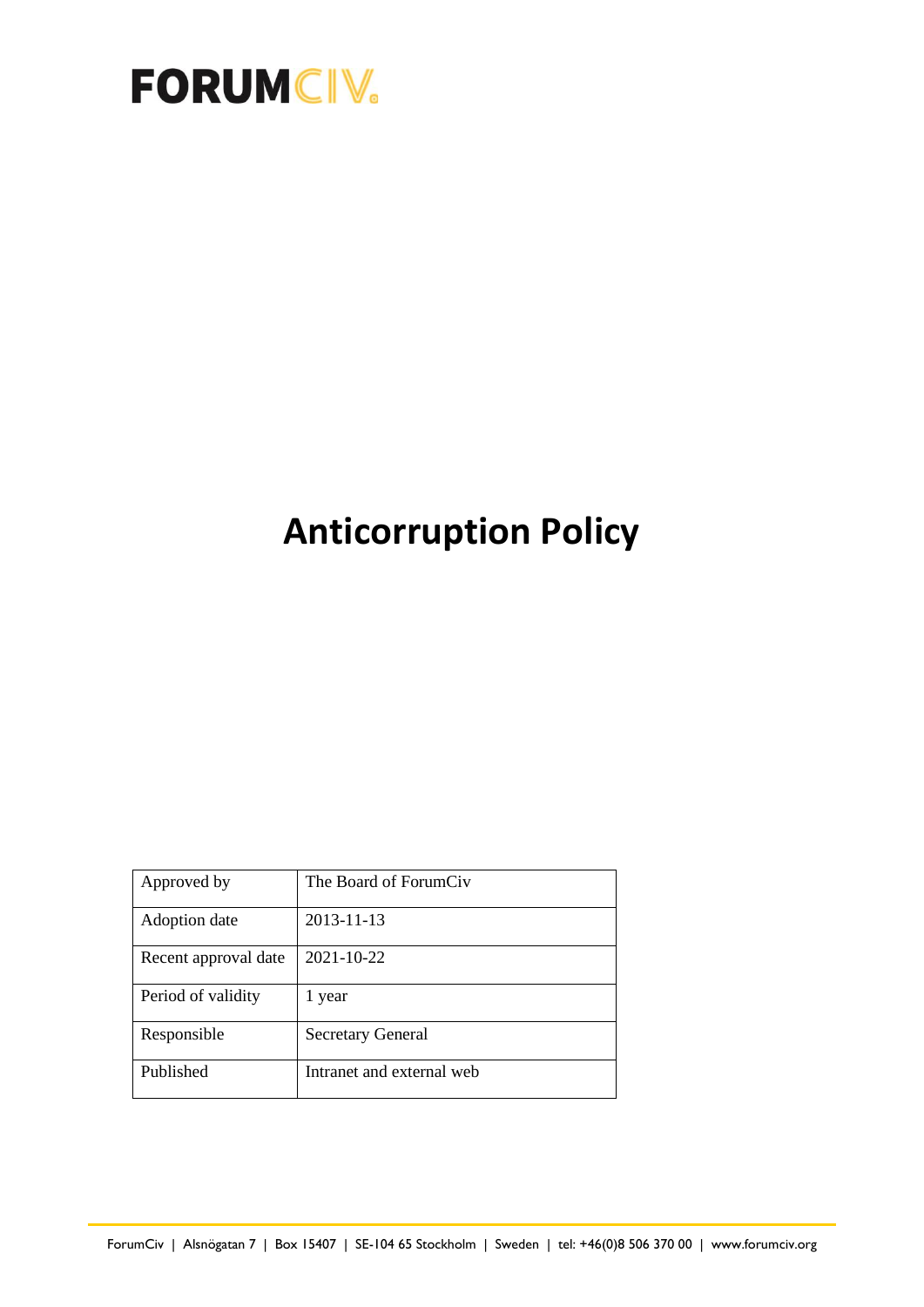## **1.1 Definition**

ForumCiv defines corruption as an abuse of trust, power or position for improper gain benefiting a person, organisation, company or other.

Corruption can be both financial or non-financial and it can include different types of behaviours and irregularities, among other things but not limited to: the offering and receiving of bribes – including the bribery of foreign officials – extortion, conflicts of interest, various forms of fraud such as falsification of documents, brand fraud, financial fraud, procurement fraud, facilitation payments and nepotism as the improper use of one's employment or position to favour or benefit relatives, friends, associates or other partner.

## **1.2 ForumCiv's approach**

ForumCiv's approach towards corruption is to always prevent, never accept, always inform, and always act even in situations where it might lead to delays, hindrance or total obstruction of operations. In order to achieve this, ForumCiv is conducting a systematic anti-corruption work to create knowledge and promote preventive measures, where mistakes are avoided, and failures traced. The following basic principles are guiding our work to fight corruption:

- Transparency Through insight into the activities control is strengthened and confidence created towards employees, donors and partners as well as to the people for whom the activities are for;
- Accountability To be able to fight corruption, it is necessary that responsible individuals can be held accountable for their acts by people/groups by whom they have been given the confidence to conduct the work or through legal bodies;
- Non-discrimination Abuse of power is one of the key elements to perpetuate discrimination, thus it becomes crucial to consider non-discrimination as a basis for anticorruption work;
- Participation To be able to fight corruption in practice civil society organisations need to have real ownership and influence on different levels over all relevant processes within the projects;
- Zero tolerance ForumCiv stands for a zero-tolerance approach to corruption in all its forms and do not tolerate any form of corruption in relation to its operations. Both the organisation itself and all staff has a duty to report immediately all suspicion of corruption. All suspected cases of corruption are assessed, investigate, and disciplinary measures are taken in all such cases as appropriate, in a professional, transparent and fair manner.

## **1.3 Commitment**

- This policy shall be applied in all procurements, including procurements made by partners and any partners at subsequent levels;
- Partners and any partners at subsequent levels as well as employees, interns, trainees and Board Members and contracted consultants are required to act upon any suspected cases of corruption and to inform ForumCiv in accordance to this policy;
- Managers shall ensure that this policy and related guidelines on suspected corruption is known and applied by all employees, contracted consultants, interns and trainees;
- Managers shall ensure that documented routines, forms and agreements that help in the prevention of corruption are known and used within the organisation;
- Managers shall ensure that there are clear routines and systems to deal with suspected cases of corruption;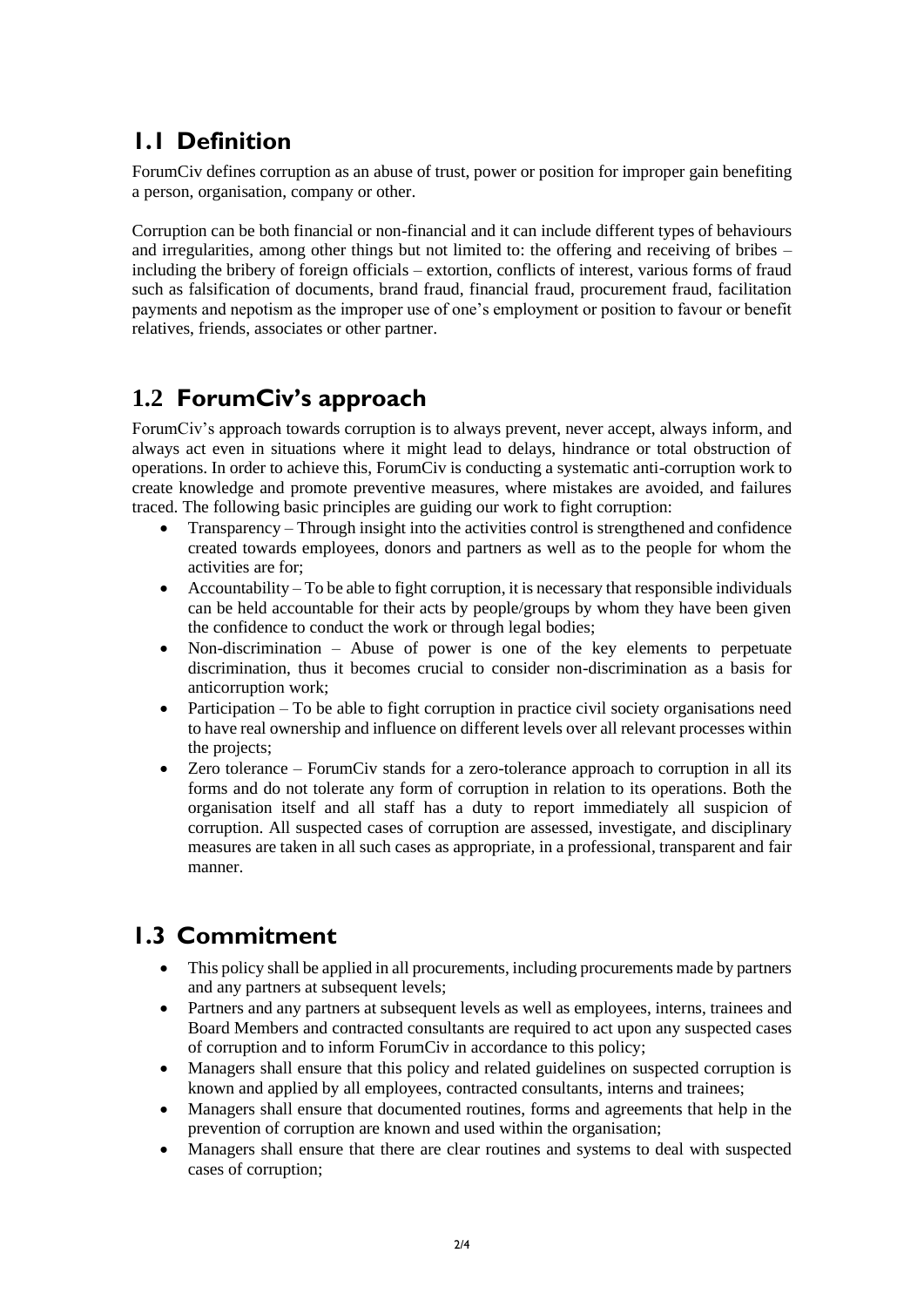- Employees, contracted consultants, interns, trainees and Board Members may not participate in decisions nor prepare decisions in cases where his/her impartiality can be questioned;
- Employees, interns and trainees are required to inform their superior of any circumstances where their impartiality may be questioned. Board Members and contracted consultants have an obligation to announce themselves biased in relevant situations;
- Employees, interns, trainees and Board Members may not commit the organisation, financially or otherwise, outside their delegated authorisation;
- Employees, interns, trainees, Board Members, partners and contracted consultants may not accept gifts from colleagues, partners or other individuals or groups, unless the gift is of insignificant value.

#### **1.4 Preventive routines**

ForumCiv has a system for internal control with a clear connection between responsibility and authorisation documented in delegation of authority in order to ensure that funds are only disbursed in accordance with the relevant agreement. ForumCiv also conducts organisational assessments of partner and risk analysis of all project/programme application to proactively identify weaknesses and suggest measures of mitigation or strengthen the partners' capacity for financial and operational management as well as internal control. ForumCiv reviews and update its agreement conditions with partners during annual meetings in order to make sure that the basic conditions that must be met to receive support are known to all.

Planned and unplanned spot check meetings are also held with finance staff to update information or exchange experiences on routines and methods for quality assurance. ForumCiv is dedicated to continuous improvement and learning from past deviations and use in the Organisational Learning cycle for this purpose. ForumCiv, ForumCiv's partners and partners at subsequent levels shall:

- Support democratic processes built on transparency, accountability and participation;
- Assess corruption risks in all projects, programmes and activities. Identified risks should be appropriately addressed and followed up;
- Strengthen good governance and internal control both internally and in partner organisations.

## **1.5 Whistleblowing service**

ForumCiv has established a whistle-blower system that makes it possible to report allegations of corruption anonymously, both from own staff and from people outside the organisation. A whistleblowing service provides all employees with a means of reporting suspicions of internal corruption or other serious misconduct among staff who have a key position or leading position within ForumCiv. Reporting of suspected corruption is mandatory, and a whistle blower is always protected from sanctions. Updated instructions regarding how to send in feed-back and possible complaints are on ForumCiv's website.

## **1.6 Roles and responsibilities**

All reported cases in accordance to this policy are investigated. The responsibility to investigate all suspected cases of corruption, report to the Board and, when applicable, the donors lies on Secretary General. Secretary General has delegated that responsibility according to ForumCiv's